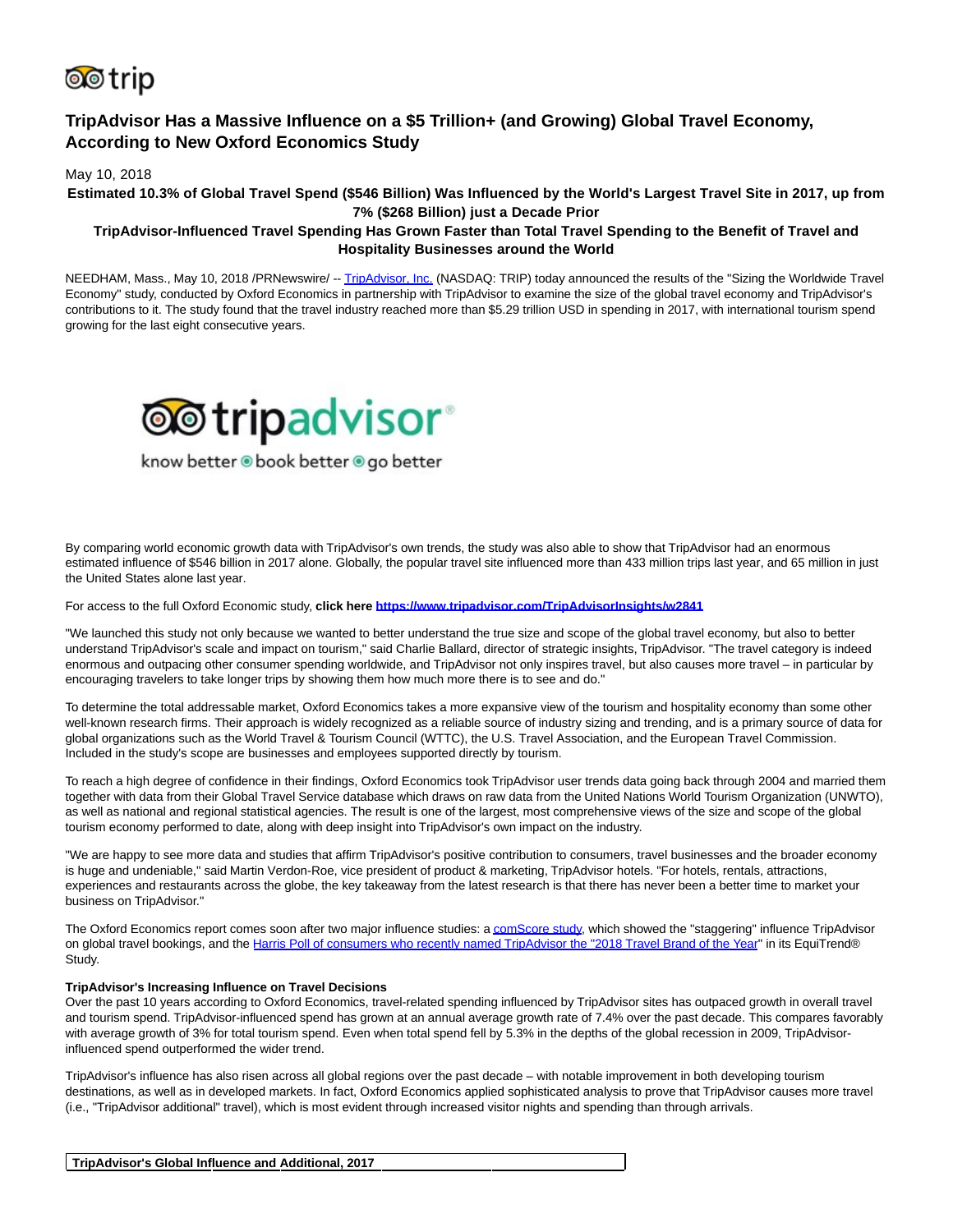|                               |                 |         |          | Trips (millions)   Nights (millions)   Spend (US\$ billions) |
|-------------------------------|-----------------|---------|----------|--------------------------------------------------------------|
| <b>Total Travel Market</b>    | Total           | 4,453.7 | 18,757.1 | 5,288.5                                                      |
|                               | <b>Inbound</b>  | 1,280.3 | 5,765.2  | 1,405.3                                                      |
|                               | <b>Domestic</b> | 3,173.4 | 12,991.9 | 3,883.2                                                      |
| <b>TripAdvisor Influence</b>  | Total           | 433.1   | 2,236.2  | 545.7                                                        |
|                               | <b>Inbound</b>  | 179.2   | 982.4    | 220.1                                                        |
|                               | <b>Domestic</b> | 253.9   | 1,253.8  | 325.6                                                        |
| <b>TripAdvisor Additional</b> | Total           | 32.2    | 502.7    | 80.3                                                         |
|                               | <b>Inbound</b>  | 11.3    | 232.2    | 35.3                                                         |
|                               | <b>Domestic</b> | 21.0    | 270.5    | 45.0                                                         |

#### **Global Travel Economy Healthy and Growing**

The Oxford Economics "Sizing the Worldwide Travel Economy" paints a picture of a healthy and growing travel economy, with the greatest surges in travel spending over the last few years resulting from the APAC, Middle East and Latin American regions.

At \$3.9 trillion per year, domestic tourism spend accounts for around three-quarters of global tourism spend, while international spending grew to \$1.4 trillion in 2017.

#### **Largest Tourism Sectors:**

When looking at how the travel economy breaks out by sector worldwide, a few key findings stand out, including how a piece of the total traveler economy is spent on retail sales:

|                              | <b>Inbound Travel</b> | <b>Domestic Travel</b> |
|------------------------------|-----------------------|------------------------|
| Accommodation                | 22.4%                 | 14.6%                  |
| Transportation               | 29.3%                 | 34.0%                  |
| Recreation, culture & sports | 6.5%                  | 7.7%                   |
| Retail                       | 20.0%                 | 17.5%                  |
| Food & beverages services    | 14.8%                 | 15.3%                  |
| Other                        | 7.1%                  | 10.8%                  |

#### **Top Growth Markets:**

While the North America travel economy has grown by +25% in the past 10 years, the Asia-Pacific market has grown by +130%. In contrast, Western European destinations have largely remained flat during this time.

| <b>Destination region</b> | 2017 spend (US\$ trillions) | Growth 2007 - 2017 |
|---------------------------|-----------------------------|--------------------|
| Global                    | 5.29                        | 41.9%              |
| <b>APAC</b>               | 1.89                        | 130.3%             |
| Middle East               | 0.15                        | 93.8%              |
| Latin America/Caribbean   | 0.28                        | 42.1%              |
| Africa                    | 0.12                        | 26.4%              |
| North America             | 1.20                        | 24.9%              |
| <b>Emerging Europe</b>    | 0.23                        | 16.0%              |
| Western Europe            | 1.42                        | 2.9%               |

Other Key Industry Trends Revealed:

- **Tourism growth has outpaced global GDP growth**
- **Roughly half of all international trips are to European destinations**, while destinations in the Asia-Pacific region are taking a greater share of travel
- **International travel is expected to become more important as household wealth continues to rise in large emerging markets**, with a greater proportion of households able to afford international travel.
- **Nearly 1 in 10 employees globally is supported by tourism activity**

#### **Travel Trends Underscore Importance of Online Marketing for Travel Businesses**

Taking into consideration the large and growing global travel economy and the rise of emerging middle class markets, the climate is right for businesses to engage with potential guests online and drive conversions. And as more consumers turn to their mobile devices to seek out information, no other travel app is as widely used as TripAdvisor across the globe.

To help hotel and restaurant businesses capitalize on these opportunities, TripAdvisor launched Sponsored Placements, a new advertising solution enabling businesses to capture the attention of travelers and drive quality, targeted traffic to their property by advertising in high visibility placements on the site, including above search results.